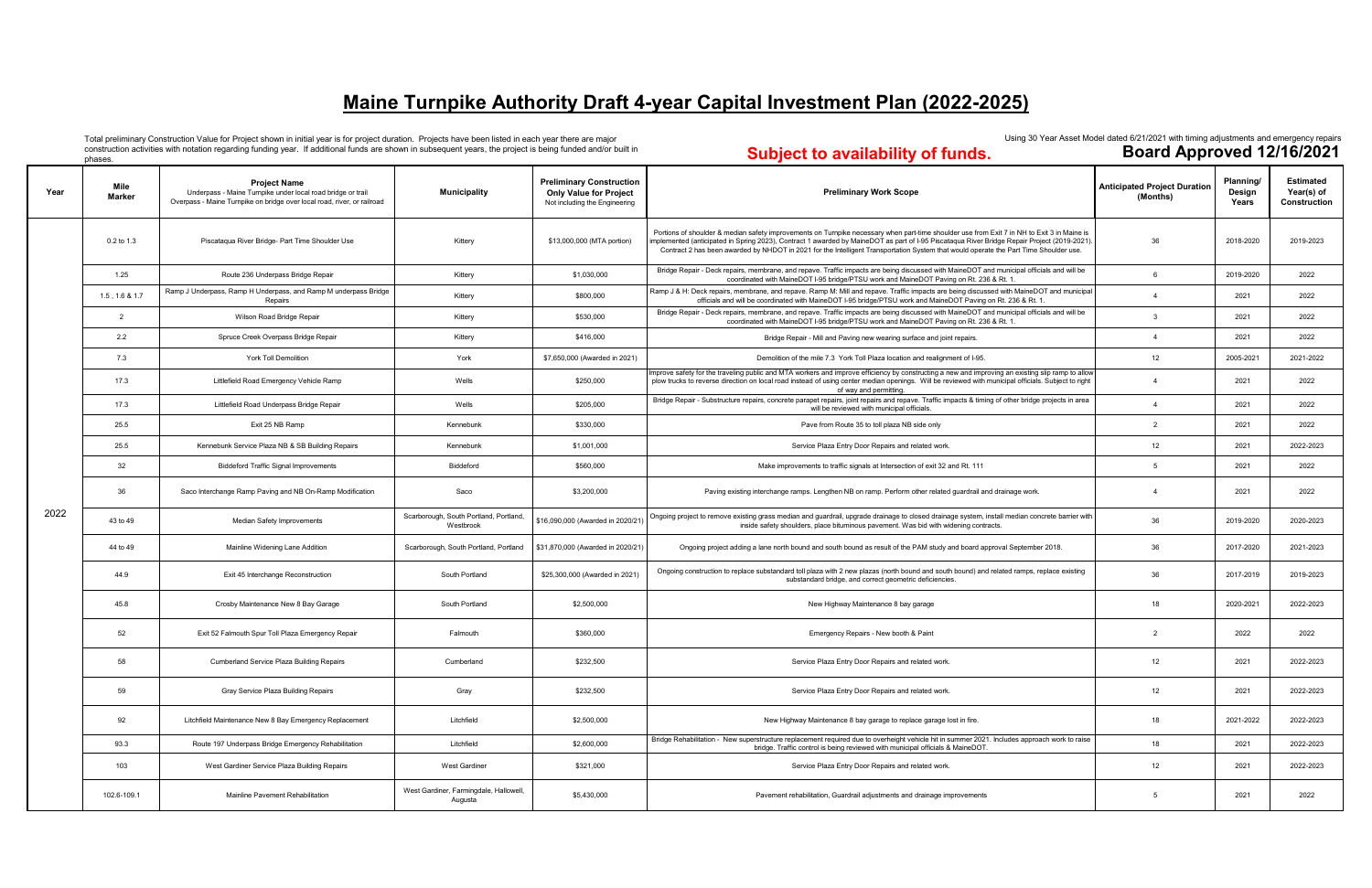**Subject to availability of funds. Year Mile Marker Project Name**  Underpass - Maine Turnpike under local road bridge or trail Overpass - Maine Turnpike on bridge over local road, river, or railroad **Municipality Preliminary Construction Only Value for Project**  Not including the Engineering **Preliminary Work Scope** Total preliminary Construction Value for Project shown in initial year is for project duration. Projects have been listed in each year there are major construction activities with notation regarding funding year. If additional funds are shown in subsequent years, the project is being funded and/or built in phases. **TOTAL NEW FUNDING 2022 (Construction only) \$22,498,000**

Using 30 Year Asset Model dated 6/21/2021 with timing adjustments and emergency repairs<br>**Board Approved 12/16/2021** 

| <b>Anticipated Project Duration</b><br>(Months) | Planning/<br>Design<br>Years | <b>Estimated</b><br>Year(s) of<br>Construction |
|-------------------------------------------------|------------------------------|------------------------------------------------|
|                                                 |                              |                                                |

### **Maine Turnpike Authority Draft 4-year Capital Investment Plan (2022-2025)**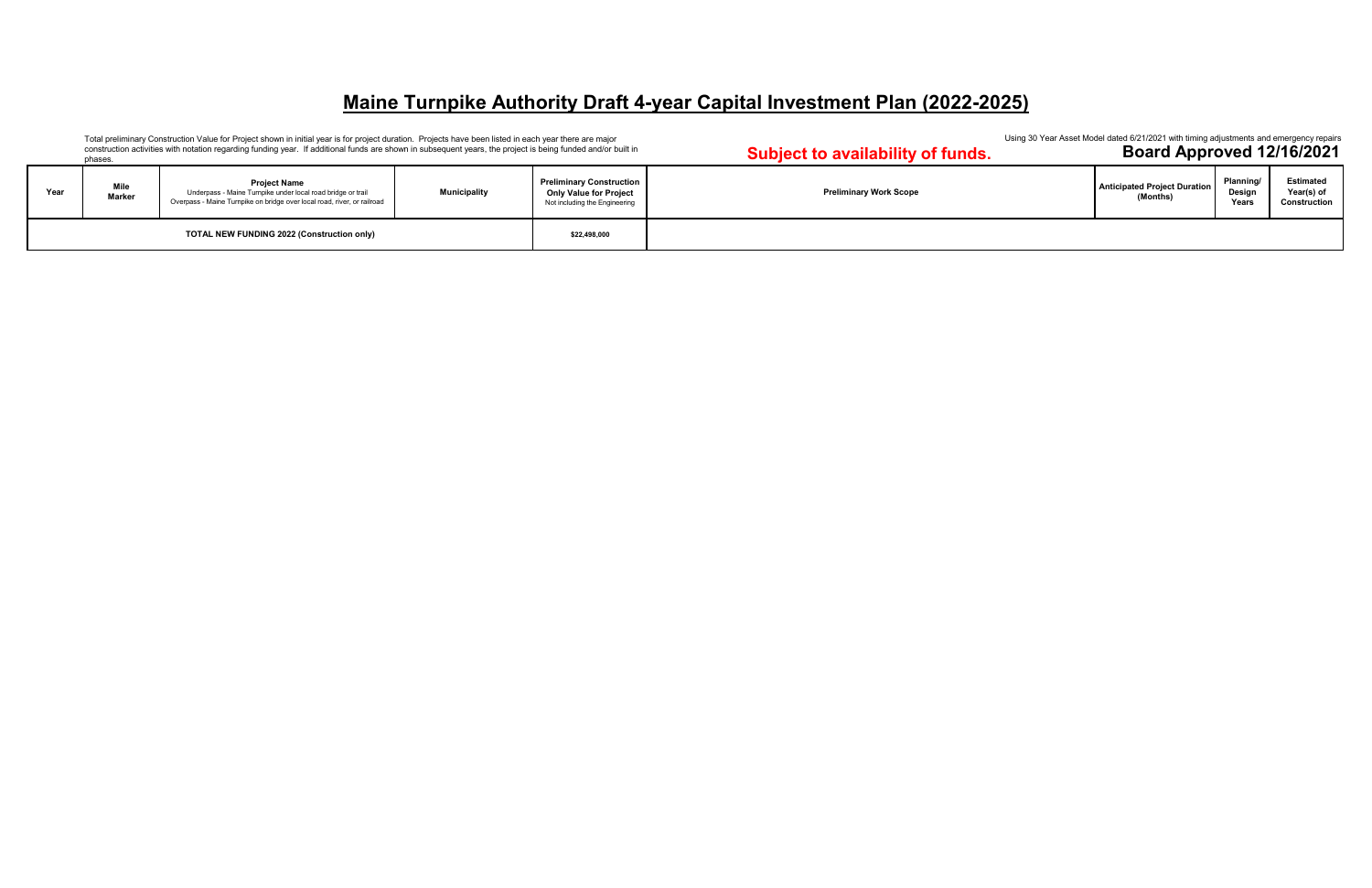Total preliminary Construction Value for Project shown in initial year is for project duration. Projects have been listed in each year there are major construction activities with notation regarding funding year. If additional funds are shown in subsequent years, the project is being funded and/or built in

#### Using 30 Year Asset Model dated 6/21/2021 with timing adjustments and emergency repairs<br>**Board Approved 12/16/2021 Subject to availability of funds.**

phases.

| Year                                              | Mile<br>Marker | <b>Project Name</b><br>Underpass - Maine Turnpike under local road bridge or trail<br>Overpass - Maine Turnpike on bridge over local road, river, or railroad | <b>Municipality</b>                                 | <b>Preliminary Construction</b><br><b>Only Value for Project</b><br>Not including the Engineering | <b>Preliminary Work Scope</b>                                                                                                                                                                                                           | <b>Anticipated Project Duration</b><br>(Months) | Planning/<br>Design<br>Years | <b>Estimated</b><br>Year(s) of<br>Construction |
|---------------------------------------------------|----------------|---------------------------------------------------------------------------------------------------------------------------------------------------------------|-----------------------------------------------------|---------------------------------------------------------------------------------------------------|-----------------------------------------------------------------------------------------------------------------------------------------------------------------------------------------------------------------------------------------|-------------------------------------------------|------------------------------|------------------------------------------------|
| 2023                                              | 6.8            | York Maintenance Pavement Rehabilitation                                                                                                                      | York                                                | \$150,000                                                                                         | Maintenance yard pavement rehabilitation.                                                                                                                                                                                               |                                                 | 2022                         | 2023                                           |
|                                                   | $35 - 36$      | New Saco Interchange Exit 35                                                                                                                                  | Saco                                                | \$38,800,000                                                                                      | New Interchange at mile 35 NB & SB with access to Route 112. There was a City led study with MTA and MaineDOT, completed in spring 2019.<br>Expect first construction contract let fall of 2022 pending permitting.                     | 36                                              | 2018-2022                    | 2023-2025                                      |
|                                                   | 43 to 49       | <b>Median Safety Improvements</b>                                                                                                                             | Scarborough, South Portland, Portland,<br>Westbrook | \$16,090,000 (Awarded in 2020/21)                                                                 | Ongoing project to remove existing grass median and guardrail, upgrade drainage to closed drainage system, install median concrete barrier with<br>inside safety shoulders, place bituminous pavement. Was bid with widening contracts. | 36                                              | 2019-2020                    | 2020-2023                                      |
|                                                   | 44 to 49       | Mainline Widening Lane Addition                                                                                                                               | Scarborough, South Portland, Portland               | \$31,870,000 (Awarded in 2020/21)                                                                 | Ongoing project adding a lane north bound and south bound as result of the PAM study and board approval September 2018.                                                                                                                 | 36                                              | 2017-2020                    | 2021-2023                                      |
|                                                   | 44.9           | Exit 45 Interchange Reconstruction                                                                                                                            | South Portland                                      | \$25,300,000 (Awarded in 2021)                                                                    | Ongoing construction to replace substandard toll plaza with 2 new plazas (north bound and south bound) and related ramps, replace existing<br>substandard bridge, and correct geometric deficiencies.                                   | 36                                              | 2017-2019                    | 2019-2023                                      |
|                                                   | 88.6 to 98     | Mainline Pavement Rehabilitation                                                                                                                              | Sabattus, Litchfield                                | \$7,860,000                                                                                       | Pavement Rehabilitation.                                                                                                                                                                                                                |                                                 | 2023                         | 2024                                           |
| <b>TOTAL NEW FUNDING 2023 (Construction only)</b> |                |                                                                                                                                                               |                                                     | \$46,810,000                                                                                      |                                                                                                                                                                                                                                         |                                                 |                              |                                                |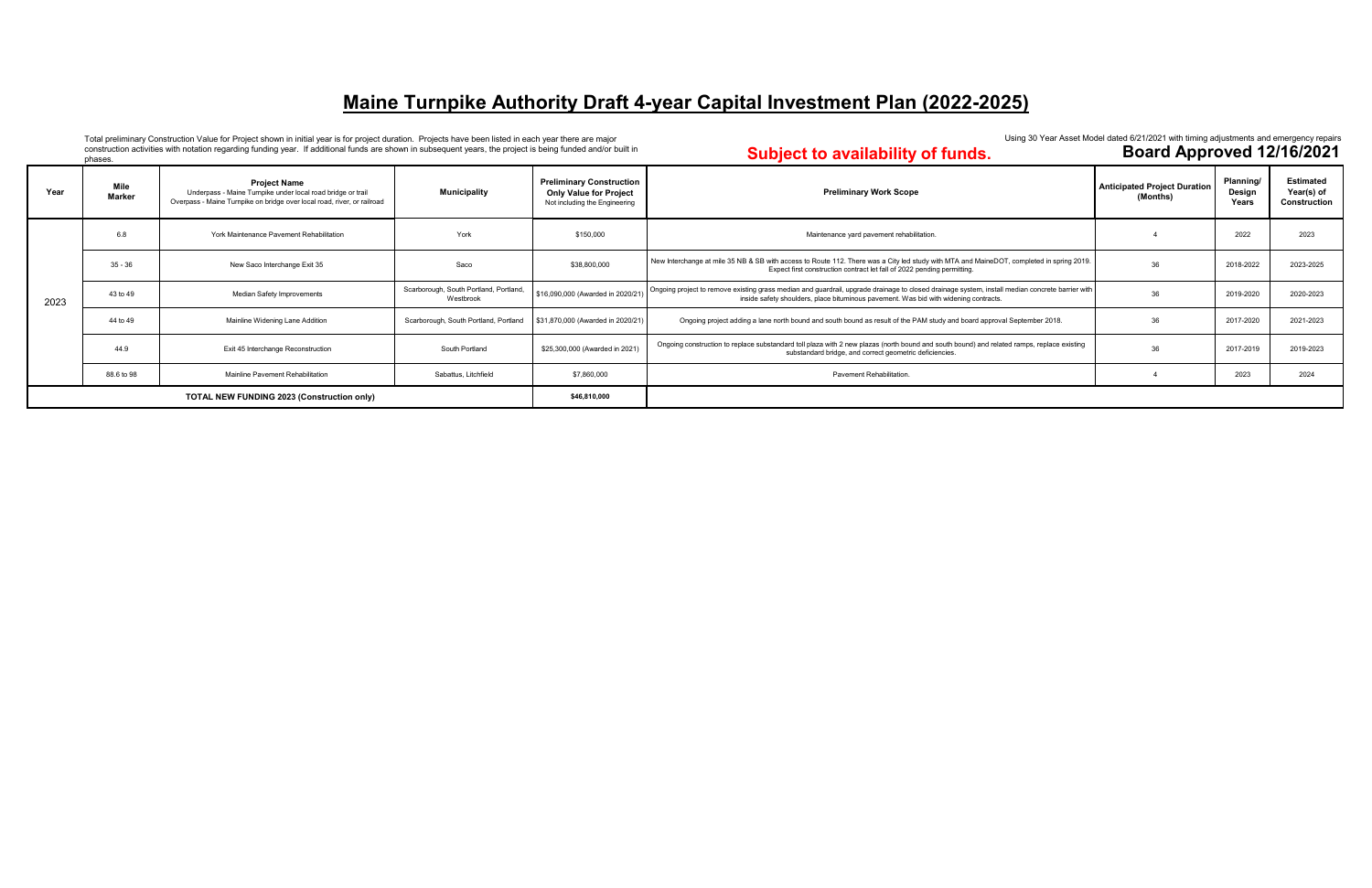Total preliminary Construction Value for Project shown in initial year is for project duration. Projects have been listed in each year there are major construction activities with notation regarding funding year. If additional funds are shown in subsequent years, the project is being funded and/or built in phases.

#### **Subject to availability of funds.**

| Year                                              | Mile<br><b>Marker</b> | <b>Project Name</b><br>Underpass - Maine Turnpike under local road bridge or trail<br>Overpass - Maine Turnpike on bridge over local road, river, or railroad | <b>Municipality</b>                                 | <b>Preliminary Construction</b><br><b>Only Value for Project</b><br>Not including the Engineering | <b>Preliminary Work Scope</b>                                                                                                                                                                                       | <b>Anticipated Project Duration</b><br>(Months) | Planning/<br>Design<br>Years | <b>Estimated</b><br>Year(s) of<br>Construction |
|---------------------------------------------------|-----------------------|---------------------------------------------------------------------------------------------------------------------------------------------------------------|-----------------------------------------------------|---------------------------------------------------------------------------------------------------|---------------------------------------------------------------------------------------------------------------------------------------------------------------------------------------------------------------------|-------------------------------------------------|------------------------------|------------------------------------------------|
|                                                   | Exit 1                | Exit 1 Interchange Pavement Rehabilitation                                                                                                                    | Kitterv                                             | \$1,400,000                                                                                       | Exit 1 Interchange Pavement Rehabilitation                                                                                                                                                                          | $\overline{4}$                                  | 2023                         | 2024                                           |
|                                                   | 1.3 to 6.8            | Mainline Pavement Rehabilitation                                                                                                                              | Kittery to York                                     | \$7,100,000                                                                                       | <b>Pavement Rehabilitation</b>                                                                                                                                                                                      | $\overline{4}$                                  | 2022                         | 2023                                           |
|                                                   | Exit 2                | Exit 2 Interchange Pavement Rehabilitation                                                                                                                    | Kittery                                             | \$1,400,000                                                                                       | Exit 2 Interchange Pavement Rehabilitation                                                                                                                                                                          | $\overline{4}$                                  | 2023                         | 2024                                           |
|                                                   | Exit 3                | Exit 3 Interchange Pavement Rehabilitation                                                                                                                    | Kittery                                             | \$1,400,000                                                                                       | Exit 3 Interchange Pavement Rehabilitation                                                                                                                                                                          | $\overline{4}$                                  | 2023                         | 2024                                           |
|                                                   | 6.8                   | EZPass Customer Service Center York                                                                                                                           | York                                                | \$2,650,000                                                                                       | Construct new EZPass Customer Service Center Building                                                                                                                                                               | 18                                              | 2023                         | 2024-2025                                      |
|                                                   | Exit 7                | Park & Ride Pavement Rehabilitation                                                                                                                           | York                                                | \$50,000                                                                                          | Pavement Rehabilitation - Pavement resurfacing of the existing park & ride lot.                                                                                                                                     |                                                 | 2023                         | 2024                                           |
|                                                   | Exit 25               | Park & Ride Pavement Rehabilitation                                                                                                                           | Kennebunk                                           | \$50,000                                                                                          | Pavement Rehabilitation - Pavement resurfacing of the existing park & ride lot.                                                                                                                                     | $\overline{1}$                                  | 2023                         | 2024                                           |
|                                                   | 25.3                  | West Kennebunk/Alfred Road Bridge Repair                                                                                                                      | Kennebunk                                           | \$270,000                                                                                         | Bridge Repair - Repaving wearing surface and joint repairs. Traffic impacts & timing of other bridge projects in area will be reviewed with<br>municipal officials.                                                 | $\overline{4}$                                  | 2023                         | 2024                                           |
|                                                   | 35.3                  | Route 112 Underpass Bridge Repair                                                                                                                             | Saco                                                | \$448,000                                                                                         | Bridge Repair- Substructure repairs, deck repairs, membrane, and repave. This is being bid as part of the Saco Interchange project.                                                                                 | $\overline{4}$                                  | 2023                         | 2024                                           |
| 2024                                              | $35 - 36$             | New Saco Interchange Exit 35                                                                                                                                  | Saco                                                | See 2023                                                                                          | New Interchange at mile 35 NB & SB with access to Route 112. There was a City led study with MTA and MaineDOT, completed in spring 2019.<br>Expect first construction contract let fall of 2022 pending permitting. | 36                                              | 2018-2022                    | 2023-2025                                      |
|                                                   | 39.9                  | Broadturn Road Underpass Bridge Repair                                                                                                                        | Scarborough                                         | \$386,000                                                                                         | Bridge Repair - Repaving wearing surface and joint repairs. Traffic impacts & timing of other bridge projects in area will be reviewed with<br>municipal officials.                                                 | $\overline{4}$                                  | 2023                         | 2024                                           |
|                                                   | 42 to 49              | Mainline Pavement Rehabilitation                                                                                                                              | Scarborough, South Portland, Portland,<br>Westbrook | \$8,240,000                                                                                       | Final overlay, to follow Portland area widening, in order to cleanup pavement markings and provide durable wearing surface.                                                                                         | -6                                              | 2023                         | 2024                                           |
|                                                   | 50                    | Forest Avenue North Bound and South Bound Bridge Rehabilitation                                                                                               | Portland                                            | \$8,800,000                                                                                       | Bridge rehabilitation pending study.                                                                                                                                                                                | 24                                              | 2023                         | 2024-2025                                      |
|                                                   | 52.6                  | Leighton Road                                                                                                                                                 | Falmouth                                            | \$643,000                                                                                         | Bridge Repair - Repaving wearing surface and joint repairs. Substructure concrete repairs. Traffic impacts & timing of other bridge projects in area<br>will be reviewed with municipal officials.                  | $\overline{4}$                                  | 2023                         | 2024                                           |
|                                                   | 64.3                  | Route 26 Bridge Painting                                                                                                                                      | Gray                                                | \$572,000                                                                                         | Bridge Painting - Clean and paint steel superstructure.                                                                                                                                                             | $\overline{4}$                                  | 2023                         | 2024                                           |
|                                                   | 66.2                  | Weymouth Road Bridge Painting                                                                                                                                 | Gray                                                | \$210,000                                                                                         | Bridge Painting - Clean and paint steel superstructure.                                                                                                                                                             | $\overline{4}$                                  | 2023                         | 2024                                           |
|                                                   | 68.6                  | <b>Bennett Road Bridge Painting</b>                                                                                                                           | New Gloucester                                      | \$252,000                                                                                         | Bridge Painting - Clean and paint steel superstructure.                                                                                                                                                             | $\overline{4}$                                  | 2023                         | 2024                                           |
|                                                   | 74                    | Rte. 122 Old Hotel Rd. Bridge Rehabilitation                                                                                                                  | Auburn                                              | \$2,986,000                                                                                       | Bridge Rehabilitation - Includes new deck, steel girders and approach work to raise the bridge. Traffic control to be reviewed with municipal<br>officials & MaineDOT.                                              | 12                                              | 2023                         | 2024                                           |
|                                                   | 102                   | Exit 102 Interchange bridge demo/new ramp from Rt. 126                                                                                                        | <b>West Gardiner</b>                                | \$2,530,000                                                                                       | Demo bridge, build new SB on ramp from Rt. 126 on west side of Turnpike                                                                                                                                             | 8                                               | 2020-2023                    | 2024                                           |
| <b>TOTAL NEW FUNDING 2024 (Construction only)</b> |                       |                                                                                                                                                               |                                                     | \$39,387,000                                                                                      |                                                                                                                                                                                                                     |                                                 |                              |                                                |

# Using 30 Year Asset Model dated 6/21/2021 with timing adjustments and emergency repairs<br>**Board Approved 12/16/2021**